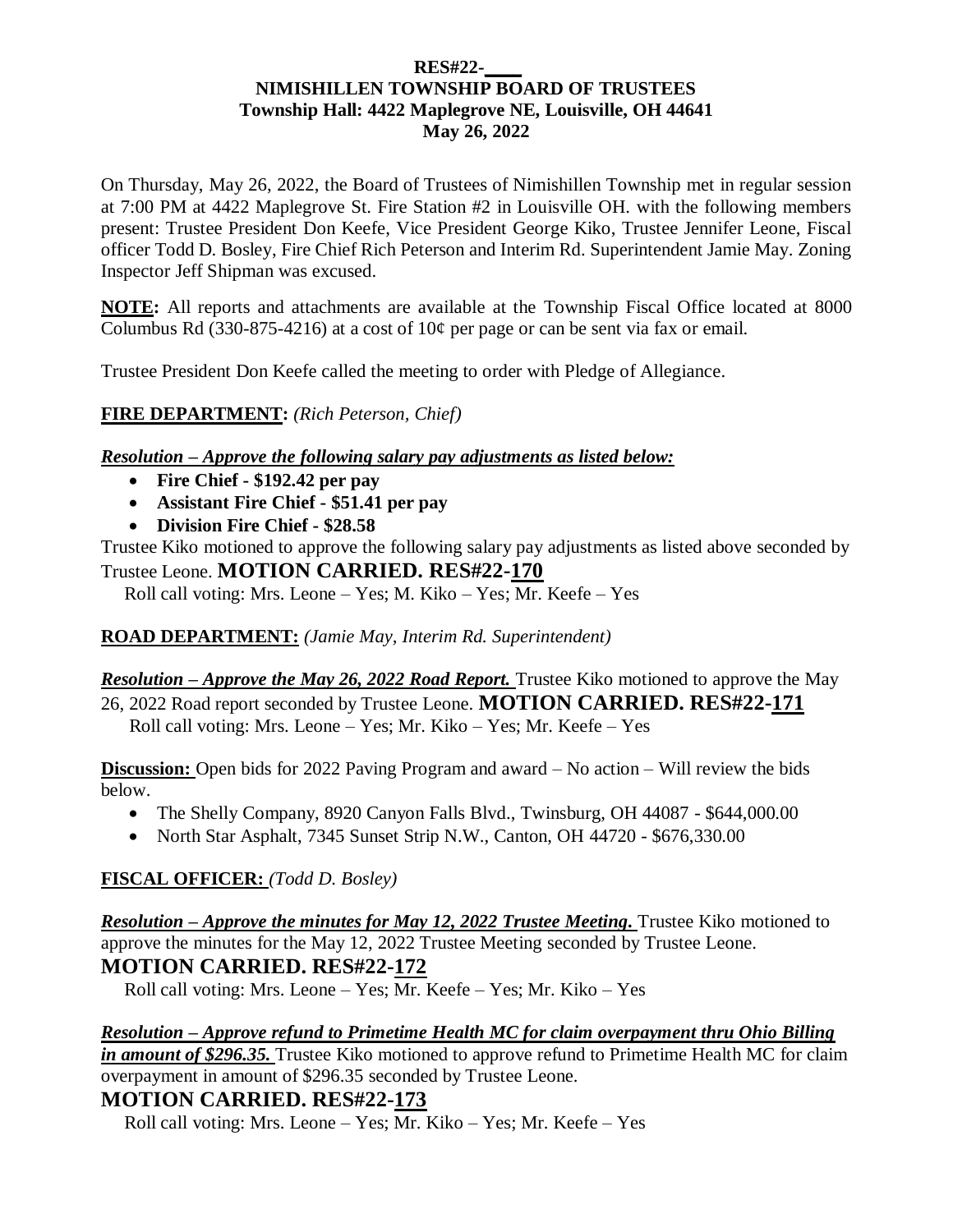#### *Resolution – Approve refund to CBSC, Inc. for overpayment on a patient claim in amount of*

*\$289.82.* Trustee Kiko motioned to approve refund to CBSC, Inc. for overpayment on a patient claim in amount of \$289.82 seconded by Trustee Leone.

### **MOTION CARRIED. RES#22-174**

Roll call voting: Mrs. Leone – Yes; Mr. Kiko – Yes; Mr. Keefe – Yes

*Resolution – Approve payment to Huntington Bank for April Service Charges in amount of \$195.99.* Trustee Kiko motioned to approve payment to Huntington Bank for April service charges in amount of \$195.99 seconded by Trustee Leone. **MOTION CARRIED. RES#22-175** Roll call voting: Mrs. Leone – Yes; Mr. Kiko – Yes; Mr. Keefe – Yes

*Resolution – Approve to Amend Appropriations from one account to another within the Fund: from 2273 to 2273-760-740 in amount of \$154,687.00 and from 2273 to 2273-760-750 in amount of \$249,254.28.* Trustee Kiko motioned to approve to Amend Appropriations from one account to another within the Fund as listed above seconded by Trustee Leone.

## **MOTION CARRIED. RES#22-176**

Roll call voting: Mrs. Leone – Yes; Mr. Kiko – Yes; Mr. Keefe - Yes

**ZONING:** *(Jeff Shipman, Zoning Inspector)* 

*Resolution – Approve the May 26, 2022 Zoning Report.* Trustee Kiko motioned to approve the May 26, 2022 Zoning report seconded by Trustee Leone.

# **MOTION CARRIED. RES#22-177**

Roll call voting: Mrs. Leone – Yes; Mr. Kiko – Yes; Mr. Keefe – Yes

## **CONCERNS OF CITIZENS:**

James Duplain of Swallen Ave., Louisville, OH. – Issue with tall grass near his property.

**TRUSTEES:** *(Don Keefe, George Kiko, Jennifer Leone)*

**Discussion:** Letter to residents about dirt bikes.

*Resolution – Adjourn meeting.* Trustee Kiko motioned to adjourn meeting seconded by Trustee Leone. **MOTION CARRIED. RES#22-178**

\_\_\_\_\_\_\_\_\_\_\_\_\_\_\_\_\_\_\_\_\_\_\_\_\_\_\_\_\_\_\_\_\_\_\_\_ \_\_\_\_\_\_\_\_\_\_\_\_\_\_\_\_\_\_\_\_\_\_\_\_\_\_\_\_\_\_\_\_\_\_\_

 $\overline{\phantom{a}}$  , and the contract of the contract of the contract of the contract of the contract of the contract of the contract of the contract of the contract of the contract of the contract of the contract of the contrac

Roll call voting: Mrs. Leone – Yes; Mr. Keefe – Yes; Mr. Kiko – Yes

ATTEST: Todd D. Bosley, Fiscal Officer Donald E. Keefe, President

George P. Kiko, Vice President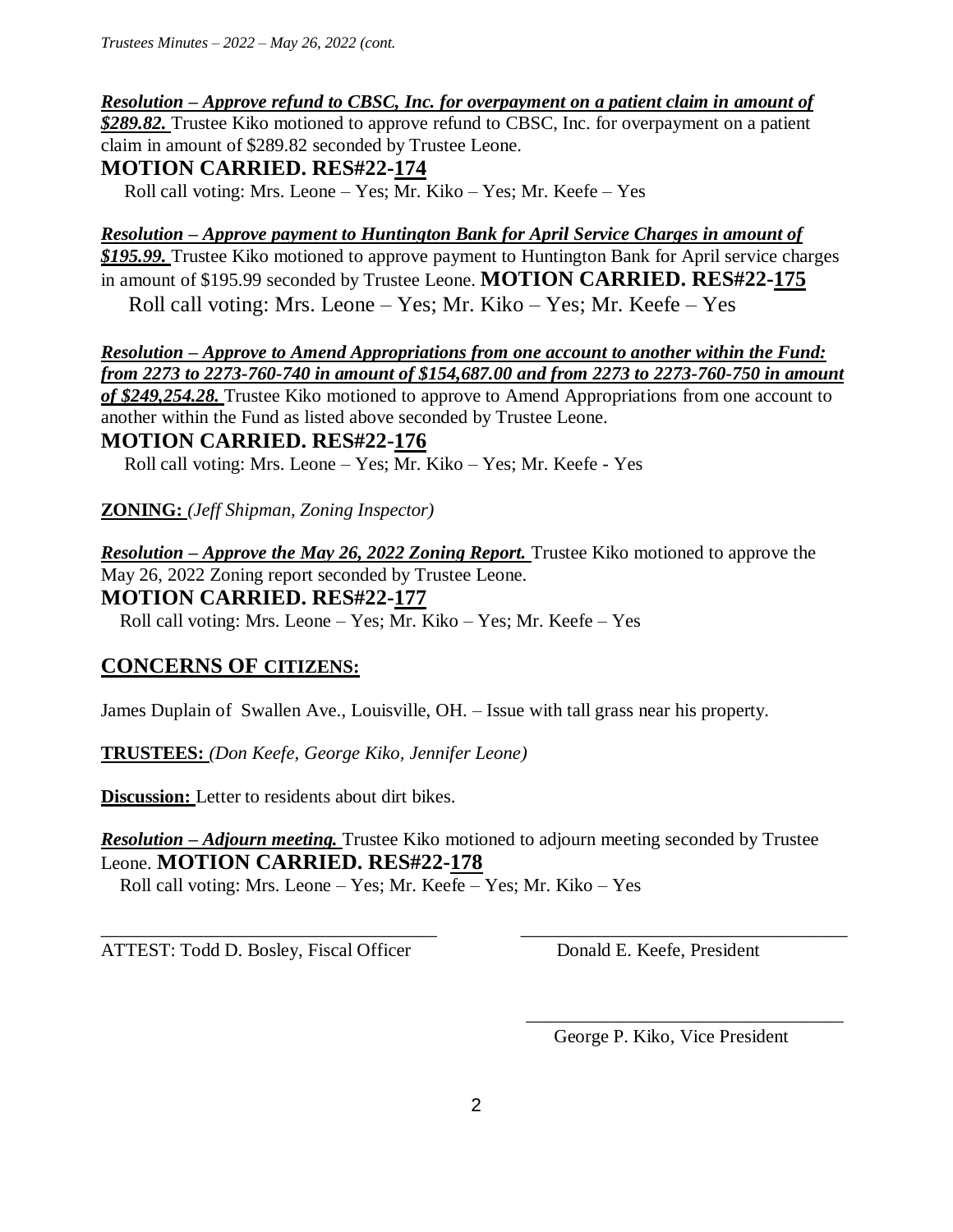*Trustees Minutes – 2022 – May 26, 2022 (cont.*

 Jennifer L. Leone, Trustee Nimishillen Township Board of Trustees

*Minutes-Trustees: Trustees minutes – 2022 May 26,*

 $\overline{\phantom{a}}$  , which is a set of the set of the set of the set of the set of the set of the set of the set of the set of the set of the set of the set of the set of the set of the set of the set of the set of the set of th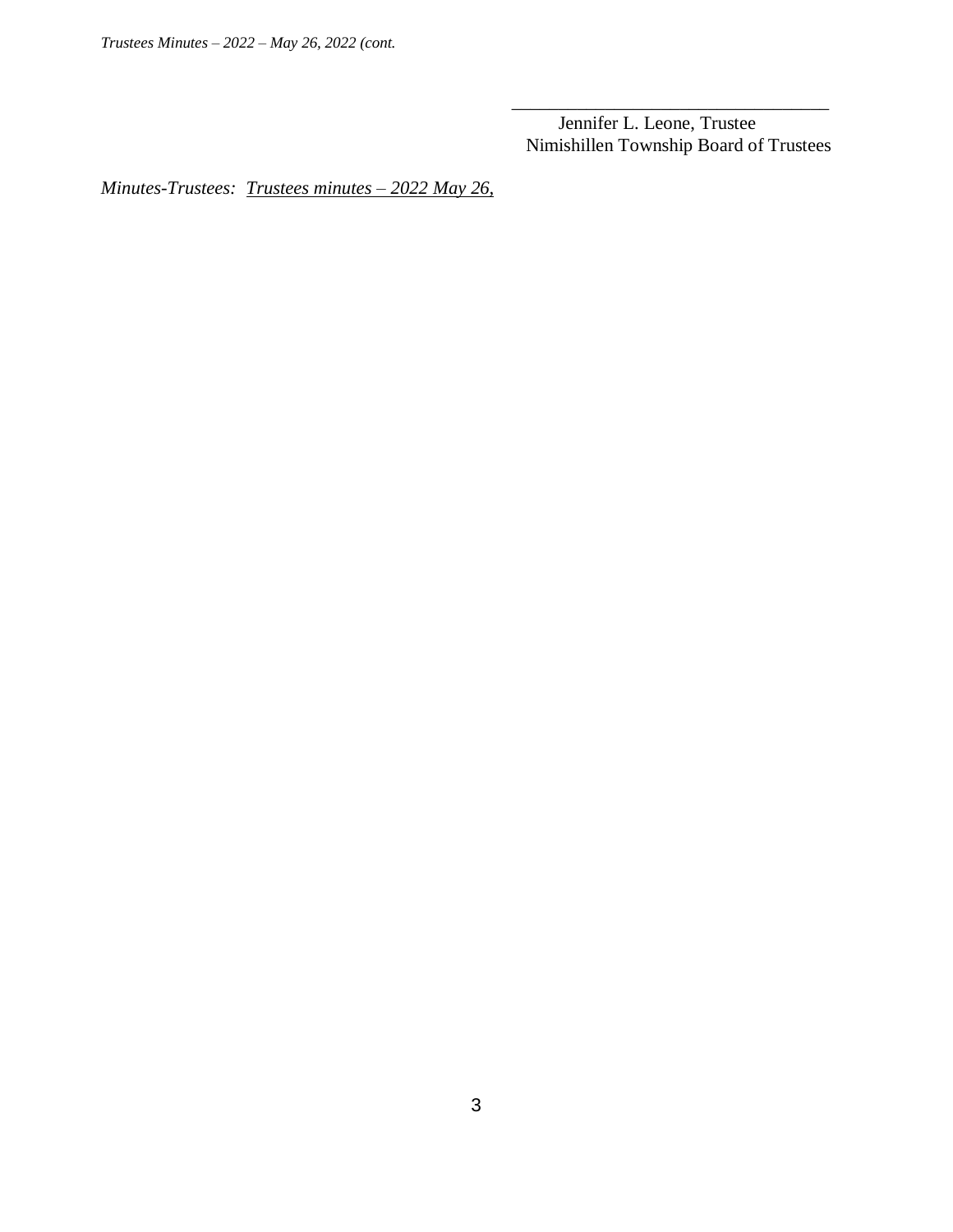*Trustees Minutes – 2022 – May 26, 2022 (cont.*